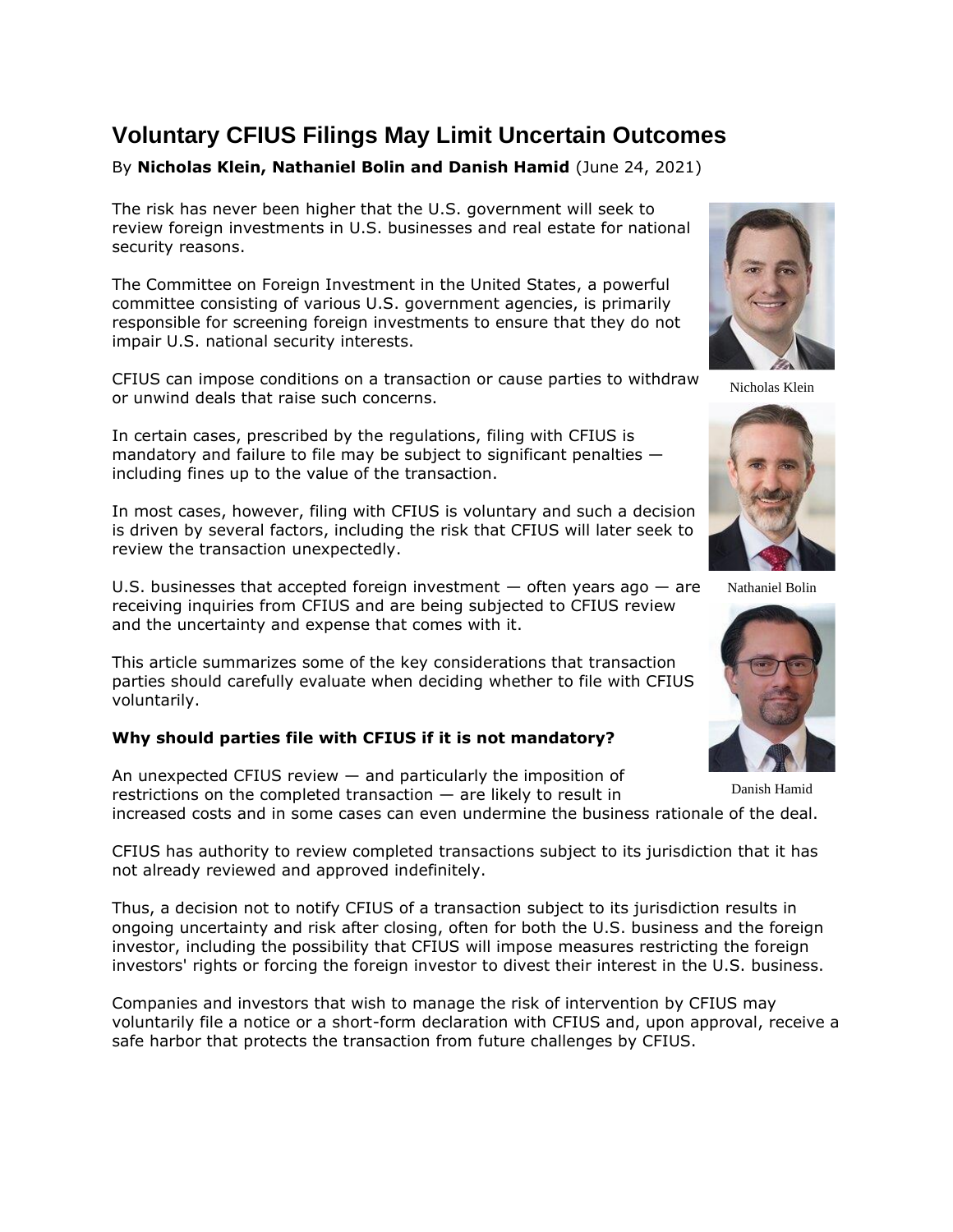# **Short-form declaration filing may provide a faster route to CFIUS approval.**

Following the passage of the Foreign Investment Risk Review Modernization Act, or FIRRMA, in 2018, CFIUS instituted a short-form declaration mechanism that allows transaction parties to seek CFIUS approval on a more succinct timeline. Unlike a traditional long-form notice filing that often takes four to six months, a declaration filing is subject to a limited 30-day review.

A declaration is much less resource-intensive than the voluntary notice and has made it easier to navigate the CFIUS review process for many transactions.

However, a declaration is not guaranteed to result in CFIUS approval and the safe harbor from future CFIUS review. In response to a declaration, CFIUS may either approve the transaction, request the parties submit a full voluntary notice or provide a so-called noaction letter that neither blocks the transaction nor provides approval and the corresponding safe harbor.

The use of declaration filings has been adopted quickly by industry as a favorable alternative to the traditional notice process. CFIUS recently revealed that of nearly 200 declarations filed in 2020, CFIUS either approved or took no action on over two-thirds of the transactions submitted via this format.

#### **CFIUS is more focused than ever on identifying nonnotified transactions.**

CFIUS' budget and staffing has increased considerably as a result of FIRRMA, reducing the chances that af a transaction might fly under CFIUS' radar. CFIUS now has a dedicated team focused on identifying so-called nonnotified transactions for review.

They are actively reviewing news releases, securities filings, and other public and nonpublic sources to identify and investigate such transactions. U.S. businesses that have received foreign investment should not be surprised if contacted by the [U.S. Department of the](https://www.law360.com/agencies/u-s-department-of-the-treasury)  [Treasury](https://www.law360.com/agencies/u-s-department-of-the-treasury) requesting "to discuss a confidential and time-sensitive matter involving your company." After reviewing the details of the transaction to verify it has jurisdiction, CFIUS often directs the parties to submit a notice for review.

The Treasury also has a webpage encouraging members of the public to submit tips and referrals regarding transactions that may have national security implications.

The webpage establishes a much more accessible means for third parties to informally raise concerns about a particular transaction. This could mean that corporate rivals, scorned bid competitors, former employees and other persons may be encouraged to draw CFIUS' attention to nonnotified transactions.

#### **The notion of national security risk is expansive, touching a wide range of industries.**

CFIUS is very concerned with respect to foreign investments into or acquisitions of U.S. businesses involved with critical technologies, U.S. critical infrastructure or the access to sensitive personal data regarding U.S. citizens.

CFIUS definition of critical technologies, nonpublic information and infrastructure that may pose national security risks if released to a foreign party is expansive. Accordingly, CFIUS regulators view U.S. business transactions in a surprisingly wide range of industries,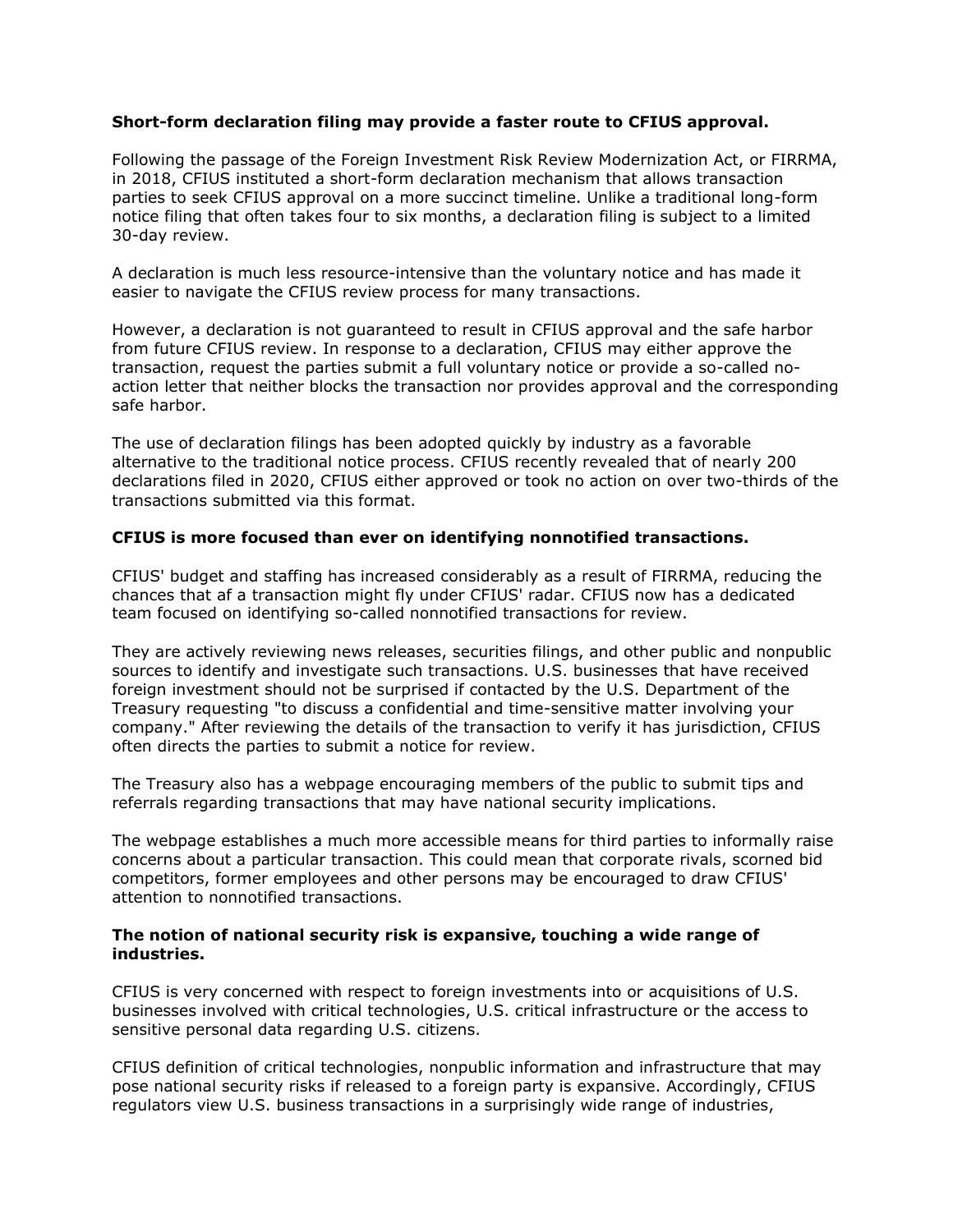technologies and activities as potential national security risks.

Investors and the companies in which they seek to invest often wrongly assume that a transaction does not raise national security risks because the U.S. business does not engage in traditional national security sectors such as aerospace and defense and does not do business with the U.S. government.

But based on our recent experience, CFIUS has sought review of transactions in a wide range of industries, including financial services, healthcare, real estate, agriculture, commercial software and technology, environmental technology, and telecommunications, among others.

CFIUS has with increasing frequency imposed strict mitigation measures and forced the divestiture of U.S. businesses in widely reported transactions involving social media, healthcare and telecommunications.

# **CFIUS focus extends beyond China and Russia.**

Another misconception is that CFIUS is focused exclusively on risks posed by strategic competitors such as China and Russia. While it is certainly true that CFIUS generally considers investments from China and Russia to pose greater potential national security risks, CFIUS has also continued to closely watch investment activity from other countries, including many close U.S. allies.

For example, in our experience, CFIUS has recently sought information on nonnotified transactions by investors from across Europe, Japan, Singapore and others.

# **Don't underestimate the many other benefits of a voluntary filing.**

Voluntary filings also allow parties to an investment much greater control over the timing, the scope and the cost of navigating CFIUS risks. And these filings can act as a form of insurance against unknown CFIUS outcomes.

# *Dynamic National Security Landscape*

Should CFIUS seek to review a transaction post-closing  $-$  even several years later  $-$  such a review would consider the national security risks presented at the time of review instead of at the time of the transaction.

In addition to changes in the U.S. business's operations — such as obtaining government contracts or further developing technology — the national security and geopolitical landscape may change in unpredictable ways.

# *Control Over Timing*

Filing proactively gives the parties more control over timing of the CFIUS review process, allowing the parties to craft their message and submit a filing as best suited for the transaction, allocating both the cost and risks as appropriate. Filing with CFIUS during a transaction is often easier for the parties as the deal teams are fully engaged, information on the transaction is fresh, and the parties' leadership is focused and committed.